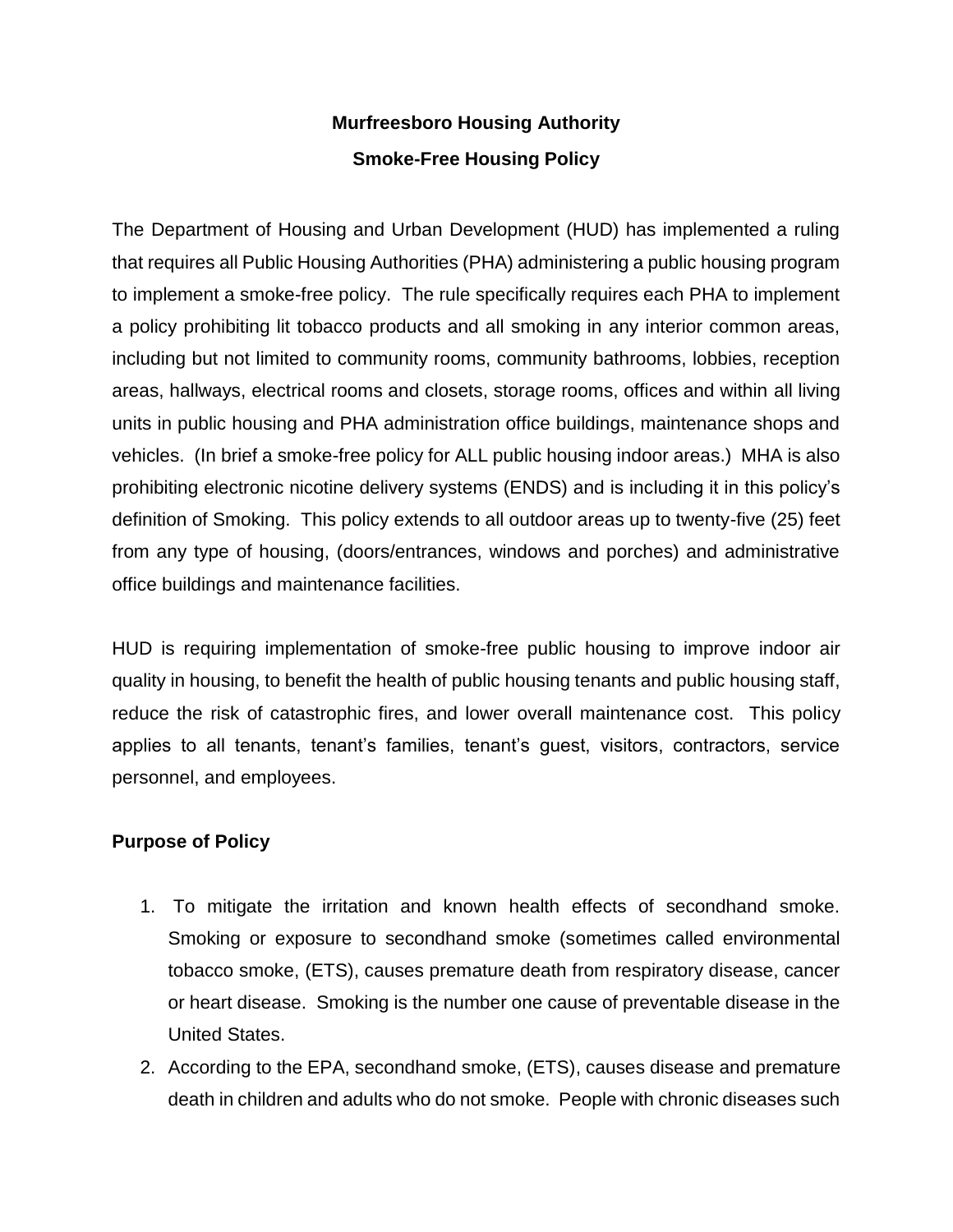as asthma or cardiovascular disease are particularly vulnerable to the effects of secondhand smoke, (ETS). Secondhand smoke, (ETS), lingers in the air for hours after cigarettes have been extinguished and can migrate between apartments in multifamily buildings.

- 3. To allow all administrative and maintenance staff the opportunity to perform their job duties in an environment that is smoke free.
- 4. Minimize the maintenance, cleaning, painting and redecorating cost associated with smoking.
- 5. Decrease the risk of smoking-related fires to property and personal safety. Fires started by lighted tobacco products, principally cigarettes, constitute the leading cause of residential fire deaths.

#### **Definitions**

- **Public Housing** defined as low-income housing, and all necessary appurtenances (e.g. community facilities, public housing offices, day care centers) thereto, assisted under the U. S. Housing Act of 1937 (the 1937 Act), other than assistance under Section 8 of the 1937 Act.
- **Development/Property** All Public Housing developments and properties are included in this policy and all related administrative offices and maintenance facilities.
- **Smoking** means igniting, inhaling, exhaling, breathing or carrying or possessing any lit cigar, cigarette, pipe, water pipe-referred to as hookahs or other tobacco product or similar lighted product in any manner or in any form or any other device containing tobacco, marijuana or other legal or illegal substances that burn. This definition also includes electronic nicotine delivery systems (ENDS) including electronic cigarettes (e-cigarettes).
- **Electronic Cigarette –** the term "Electronic Cigarette" means any electronic device that provides a vapor of liquid nicotine and/or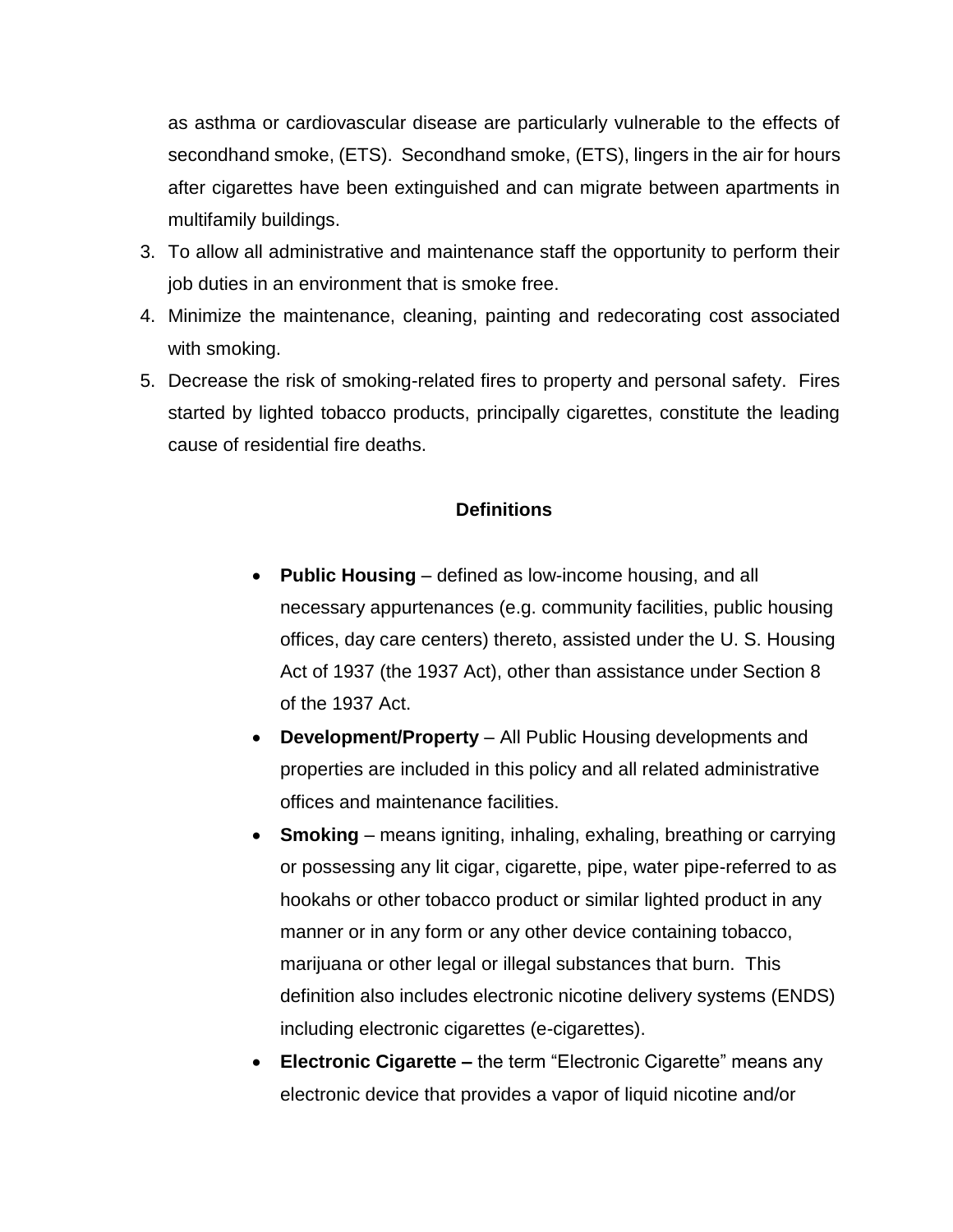other substances to the user as she or he simulates smoking. The term shall include such devices whether they are manufactured or referred to as e-cigarettes, e-cigars, e-pipes or under any product name.

- **Indoor Areas –** defined as living units/ apartments. Indoor common areas, electrical rooms, closets, storage rooms, community rooms, bathrooms, lobbies, hallways, offices and all public housing administrative offices/buildings, maintenance facilities and vehicles.
- **Individual Apartment/Units –** the interior and exterior spaces tied to a particular apartment/unit. This includes, but is not limited to, bedrooms, hallways, kitchens, bathrooms, front and rear porches.
- **Common Areas –** all areas open to all tenants, tenant's families, guests, visitors, contractors, service personnel, employees and members of the public.

## **Tenant's Responsibilities and Lease Violations**

- 1. Smoking is prohibited within twenty-five (25) feet of all buildings, door/entrances, windows, porches administrative offices and maintenance facilities.
- 2. Tenants are responsible for the actions of their household, guests and visitors. Any tenant including the members of their household, guest, or visitors will be considered in violation of the lease if found smoking within twenty-five (25) feet of any Murfreesboro Housing Authority (MHA) owned buildings, apartments, houses or in any place that is designated as a non-smoking area.
- 3. Any deviation from the Smoke Free Housing Policy by any tenant, a member of their household, or their guest or visitor will be considered a lease violation. A cleaning charge of a minimum of \$250.00 will be assessed at move out or before if MHA's staff has to go in and clean the apartment to rid it of the smell of cigarettes.
- 4. Determining tenant violation of no smoking policy. Examples of violations include, but are not limited to: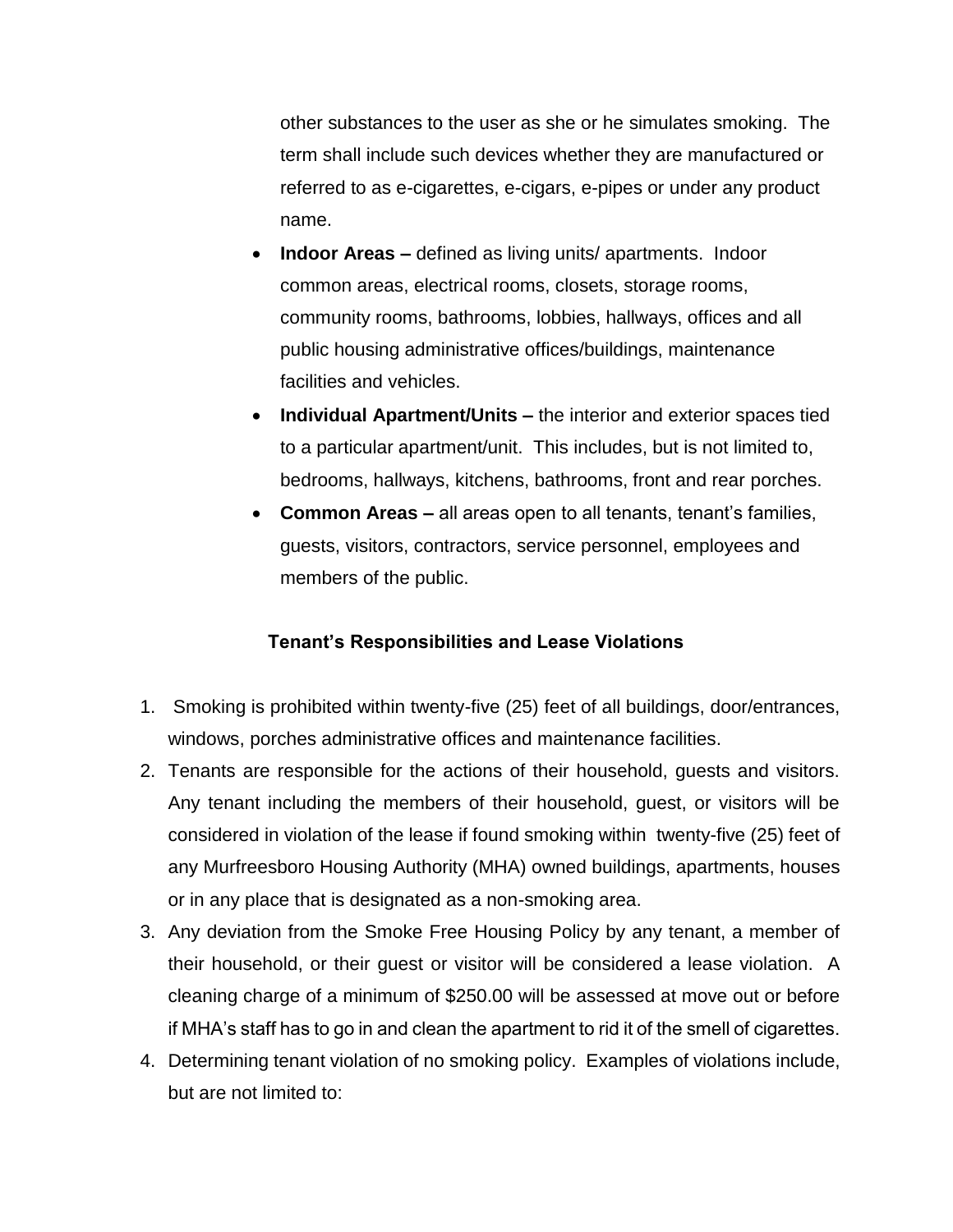- a. Staff witnesses a tenant, tenant's guest, family member, or service provider smoking in non-smoking areas under tenant's control;
- b. Staff witnesses a lighted smoking product in an ashtray or other receptacle in non-smoking areas under the tenant's control.
- c. Damages to the interior of the property (i.e. carpets, countertops) that are the result of burns caused by smoking products.
- d. Evidence of smoking in a unit includes, but is not limited to cigarette or other smoking product smells, smoke clogged filters, ashes, smoke film including smoke damage to walls.
- e. Repeated reports to staff of violations of this policy by third parties.
- 5. Tenant is to promote the No-Smoking Policy and to alert MHA of Violations. The tenant shall inform Tenant's guests of the no-smoking policy. Further, the tenant shall promptly give MHA a written statement of any incident where tobacco smoke or other forms of prohibited smoke is migrating into the Tenant's unit from sources outside the Tenant's apartment unit.
- 6. MHA will promote the No-Smoking Policy by placing signs in common areas and various areas around the development.

## **Enforcement**

The enforcement steps are as follows:

- 1. **First Violation**: Tenant shall receive a verbal warning; such warning will be documented in the Tenant file and a copy of the policy will be sent to the Tenant.
- 2. **Second Violation:** Tenant shall receive a written warning and a copy of the policy will be mailed to the Tenant.
- 3. **Third Warning:** Tenant shall be considered in default under the terms of the residential lease agreement and eviction proceedings will begin.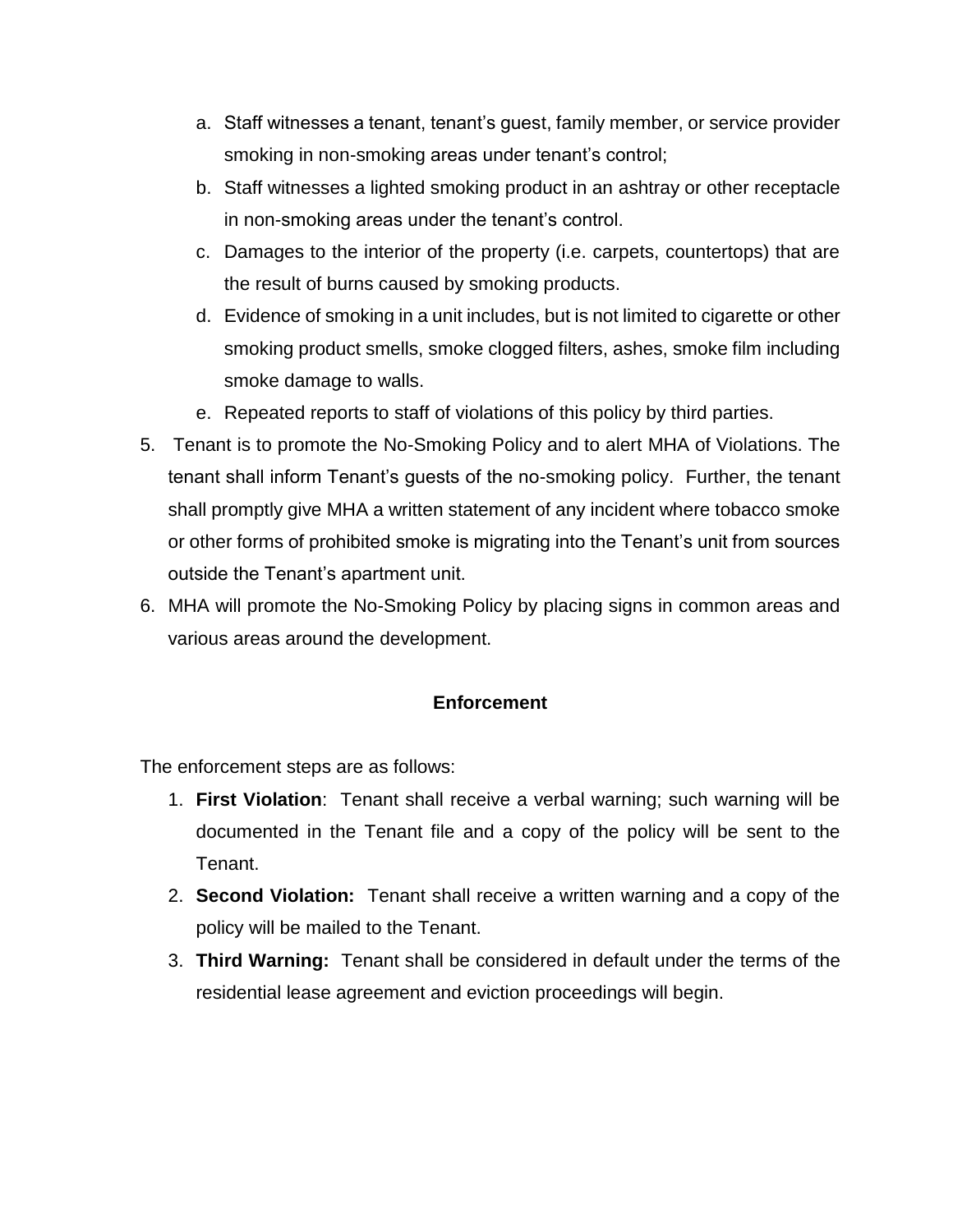#### **Adoption of Policy by Tenant**

All tenants presently living in the Murfreesboro Housing Authority units and any new tenants moving in will be given a copy of the No-Smoking Policy and will be required to sign the Smoke Free Housing Lease Addendum. A copy will be retained in the tenant file. Any existing tenant who refuses to execute the Lease Addendum in a timely manner prior to the date of going Smoke Free will receive a written warning and if still refuse to sign then eviction proceedings will be initiated. All current tenants who smoke will be provided with information/resources about cessation programs upon their request.

#### **Disclaimers**

- 1. The Smoke Free Housing Policy does not mean that tenants and/or employees will have to quit smoking in order to live and/or work at the Murfreesboro Housing Authority developments and offices or drive its vehicles.
- 2. Murfreesboro Housing Authority is not a Guarantor of a Smoke Free Environment. The adoption of the Smoke Free Housing Policy does not make the Murfreesboro Housing Authority or any of its Board of Commissioners, officers, employees or agents the guarantor of the tenant's health or of the smoke free condition of the non-smoking portions of the developments. MHA will take reasonable steps to enforce the Smoke Free Housing Policy; however, MHA is not required to take steps in response to smoking unless the MHA staff has actual knowledge of the smoking and the identity of the responsible tenant.
- 3. Tenant acknowledges that the MHA's adoption of a no-smoking policy and the efforts to designate the rental units as no-smoking do not in any way change the standard of care that the MHA or managing agent would have to a tenant household to render buildings and premises designated as no-smoking any safer, more habitable, or improved in terms of air quality standards than any other rental premises. MHA specifically disclaims any implied or express warranties that the building, common areas, or tenant's premises will have any higher or improved air quality standards than any other rental property. MHA